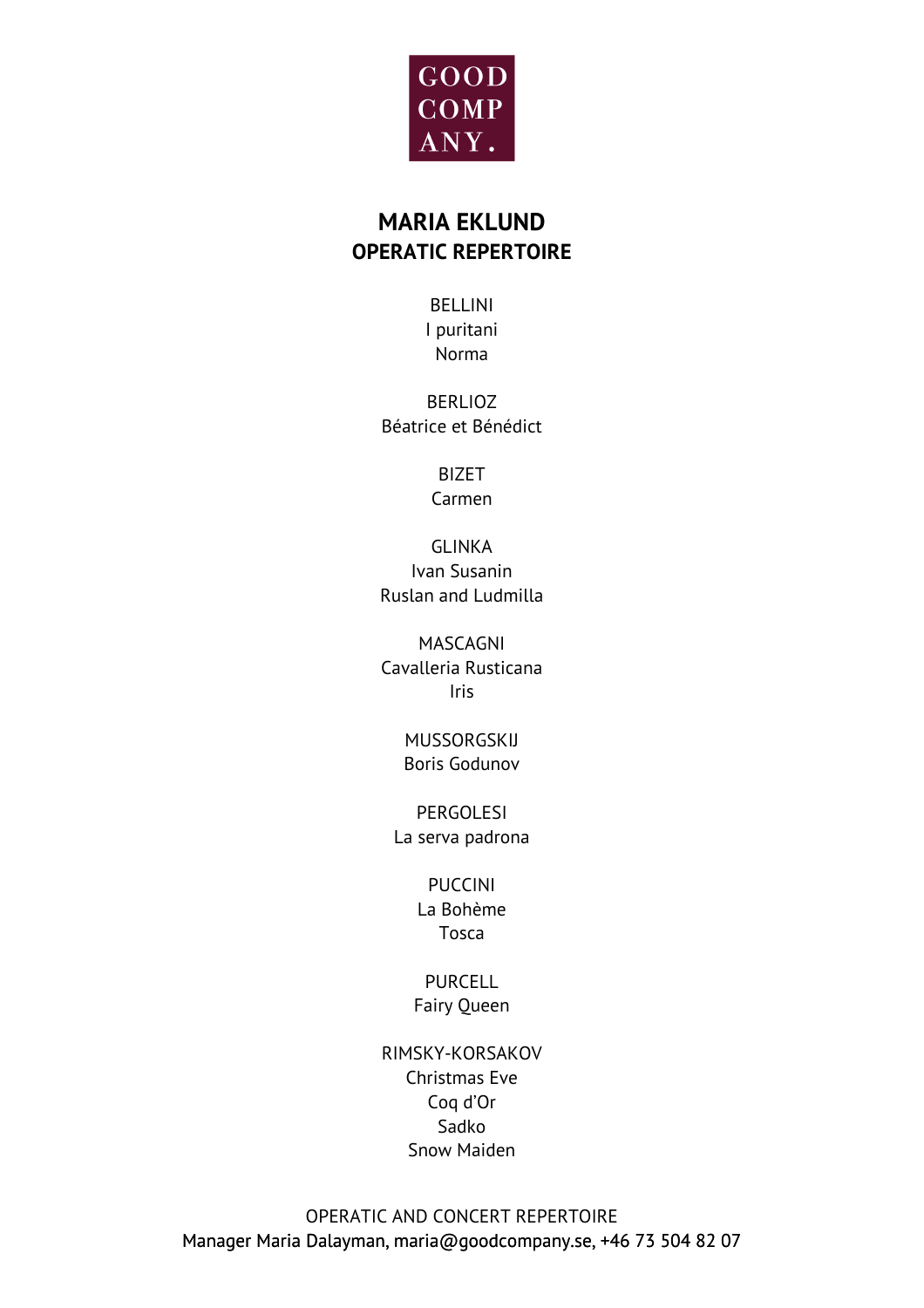

TJAJKOVSKIJ Eugen Onegin Iolanta The Nutcracker Pique Dame The Swan Lake

VERDI Don Carlos I Lombardi La Traviata Nebukadnessar Rigoletto La forza del destino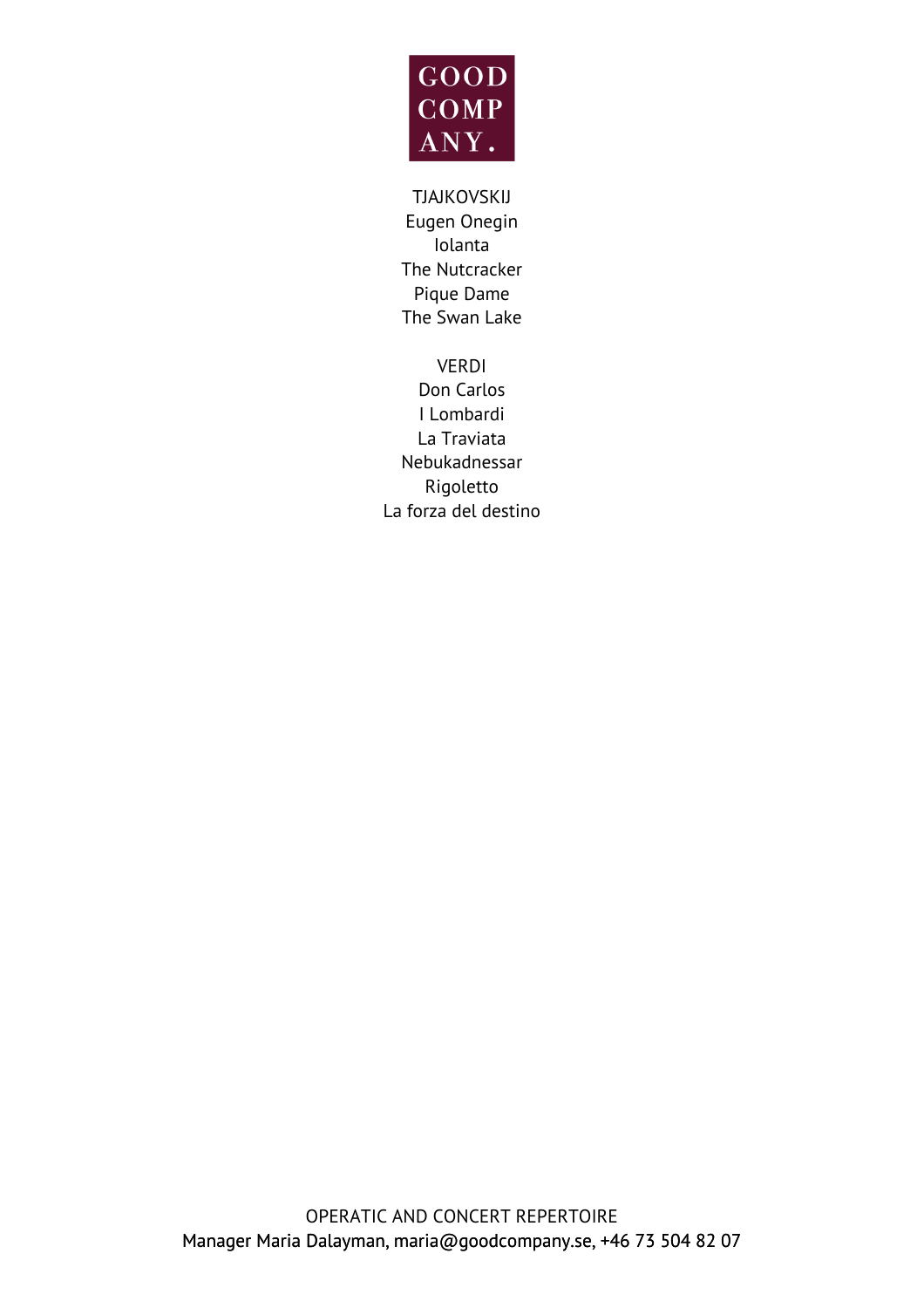

# **MARIA EKLUND CONCERT REPERTOIRE**

ANDERSSON The typewriter

AULIN Fyra Akvareller

BARTOK Concerts for Orchestra The miraculous Mandarin Suite Hungarian Sketches

> BEETHOVEN Symphony 1, 2, 5, 6, 8

> > BERNSTEIN West Side Story

BERLIOZ Symphony Fantastique Romeo et Juliet Béatrice et Bénédict

> BERWALD Estrella de Soria

BLOMDAHL Chamber concert

BORISOVA-OLLAS Open Ground

BRAHMS Symphony 1, 2, 3, 4 Hungarian Dances Three songs, op. 42 Songs of Love, op. 52 Tragical Ouverture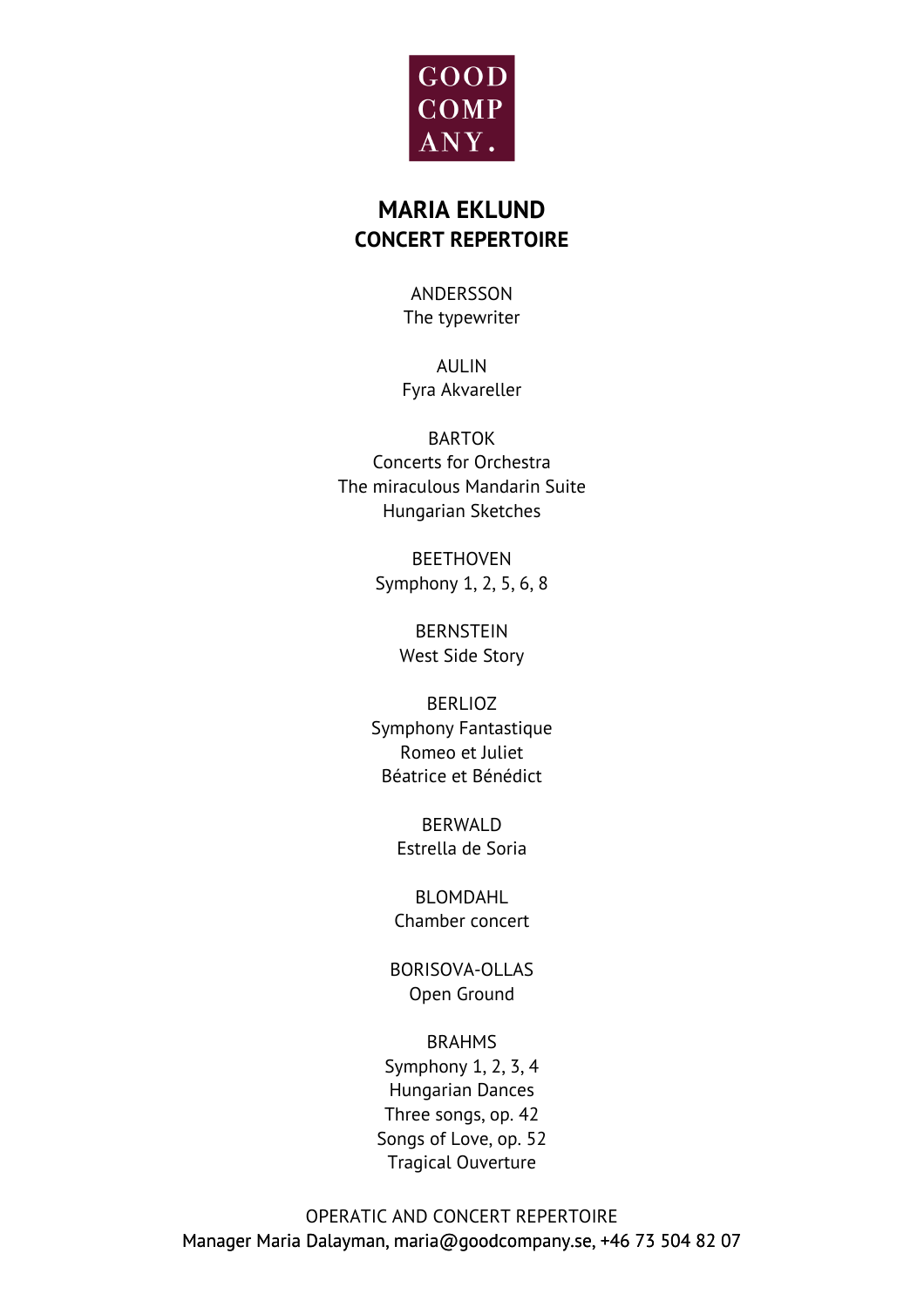

#### BRITTEN

Sinfonietta, op. 1 Soirées musicales Sacred and Profane

> BRUCH Violin concert

COPLAND Appalachian Spring Rodeo

> COREA La Fiesta

DEMIAN Rainbow Waltz

DONIZETTI Linda di Chamounix Ouverture Don Pasquale

DVORAK Czeck suite Symphony 8, 9 Symphony Variations

> EDLUND Magnificat

FAURÉ Pelléas et Mélisande

FUCIK Florentine March

GADE Tango Jalouise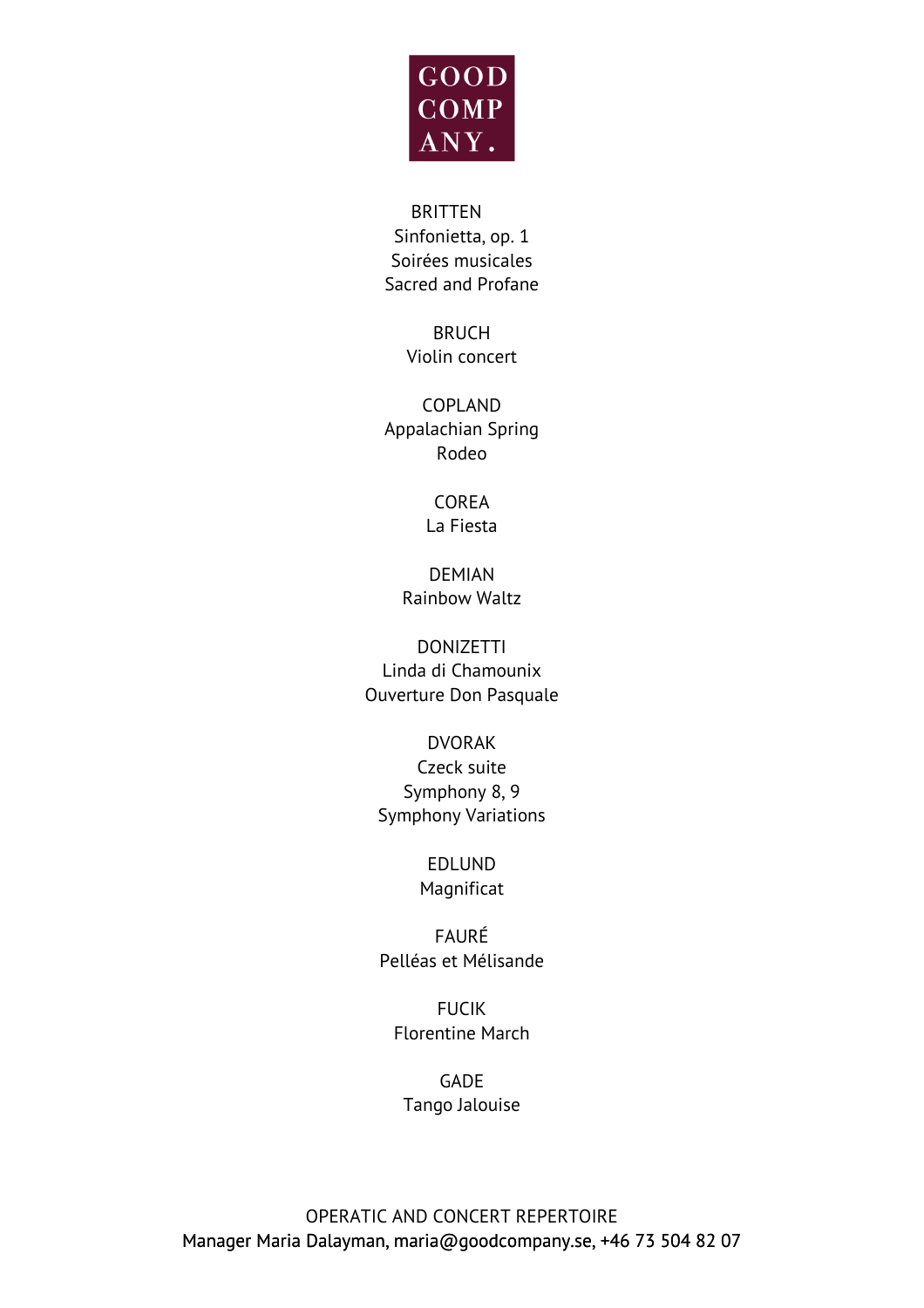

## GERSHWIN The man I love Rhapsody in Blue Porgy and Bess

## GLAZOUNOV Violin Concert A-minor Raymonda

GLINKA Capriccio brillante or variations on a Russian Theme

> GLUCK Iphigenie en Aulide (ourverture)

> > GRIEG Holberg Suite Peer Gynt

GUILDA Concert for cello and orchestra

> HAYDN Symphony 85, 94, 104

HINDEMITH Chamber Music, op. 24

> **HOLST** Suite No 1

JANÁCEK Suite for strings Taras Bulba

**JOHANSSON** Castle Suite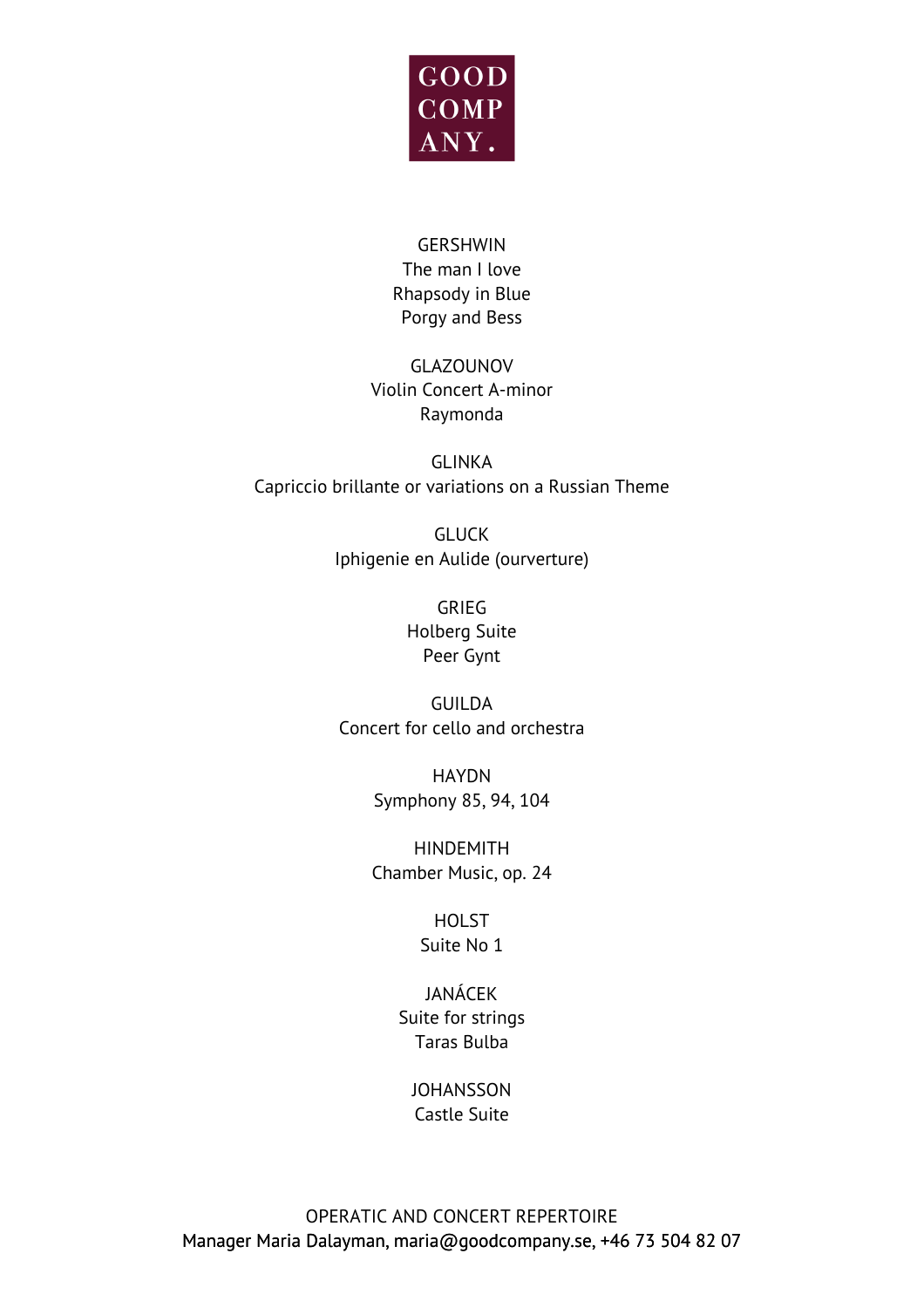

KODÁLY Summer evening

> LARSSON Liten marsch

LIDHOLM Music for strings

LINKOLA Wedding Music

LISZT Les Préludes

MENDELSSOHN The first midsummer night

MOZART Divertimento No. 15 in B-major Don Giovanni (Ouverture) Le nozze di Figaro (Ouverture) Symphony No. 25, 27, 40, 41 Requiem

> NIELSEN The fog is lifting Maledance

NUDSTEDT Entrata Festiva

PETER In memory of Cirkus Renz

PIAZOLLA Concert for accordion and orchestra

> POULENC Rhapsody nègre, op. 1

OPERATIC AND CONCERT REPERTOIRE Manager Maria Dalayman, maria@goodcompany.se, +46 73 504 82 07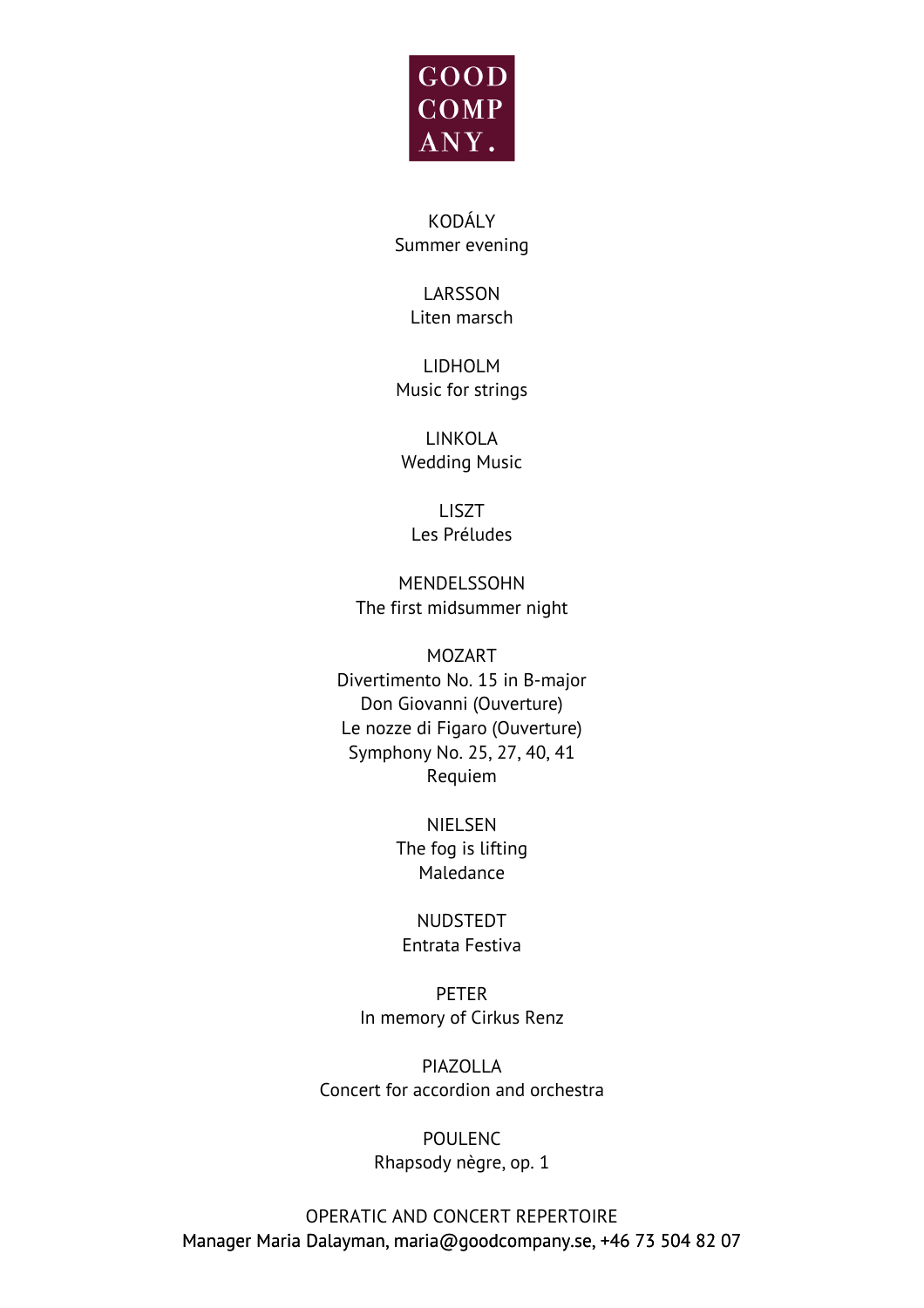

PROKOFJEV Skytische suite Marsch, op. 99 Romeo and Juliet

RACHMANINOV Piano concert No. 2, 4 Rapsody on a theme by Paganini Francesca da Rimini, op. 25

> RAVEL Couperins grave

RIMSKY-KORSAKOV Capriccio Espagnol Flight of the bumble bee

> ROSSINI La cenerentola

SCHÖNBERG Frieda auf Erden

### **SJOSTAKOVITJ**

Symphony No. 1, 7, 9 Bulten Violin concerto No. 1 Festive Overture

SJTJEDRING Russian Photographs

> SPARKE Celebration

STENHAMMAR Tre körvisor Vårnatt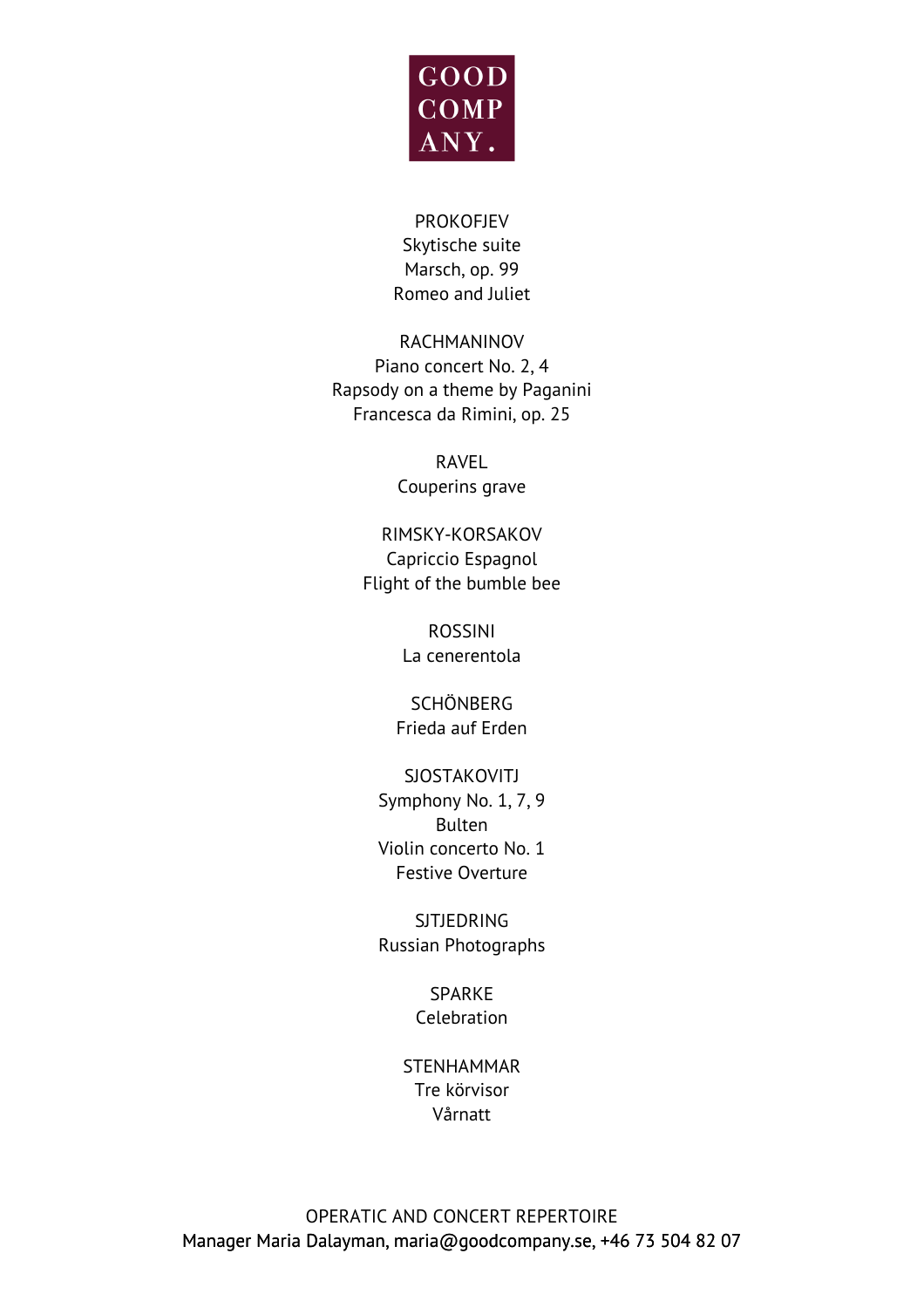

### STRAUSS, R Till Eulenspiegels Lustige Streiche, op. 28 Kaiserwalz, op. 437 An der schönen blauen Donau Adele's laughter aria (Die fledermaus)

#### STRAVINSKY

Firebird Suite Pulcinella Suite History of a Soldier Dumbarton Oaks Symphony in three movements Spring rite Feu d'artifice

> **STEVENS** Hawaii Five-O

SUK Serenade for string orchestra

VON SUPPÉ Ein Morgen, ein Mittag und ein Abend in Wien Light cavallerie

> VERDI Bolero Triumf March from Aida La forza del destino Requiem

#### VERNON April in Paris

#### WALTON Façade